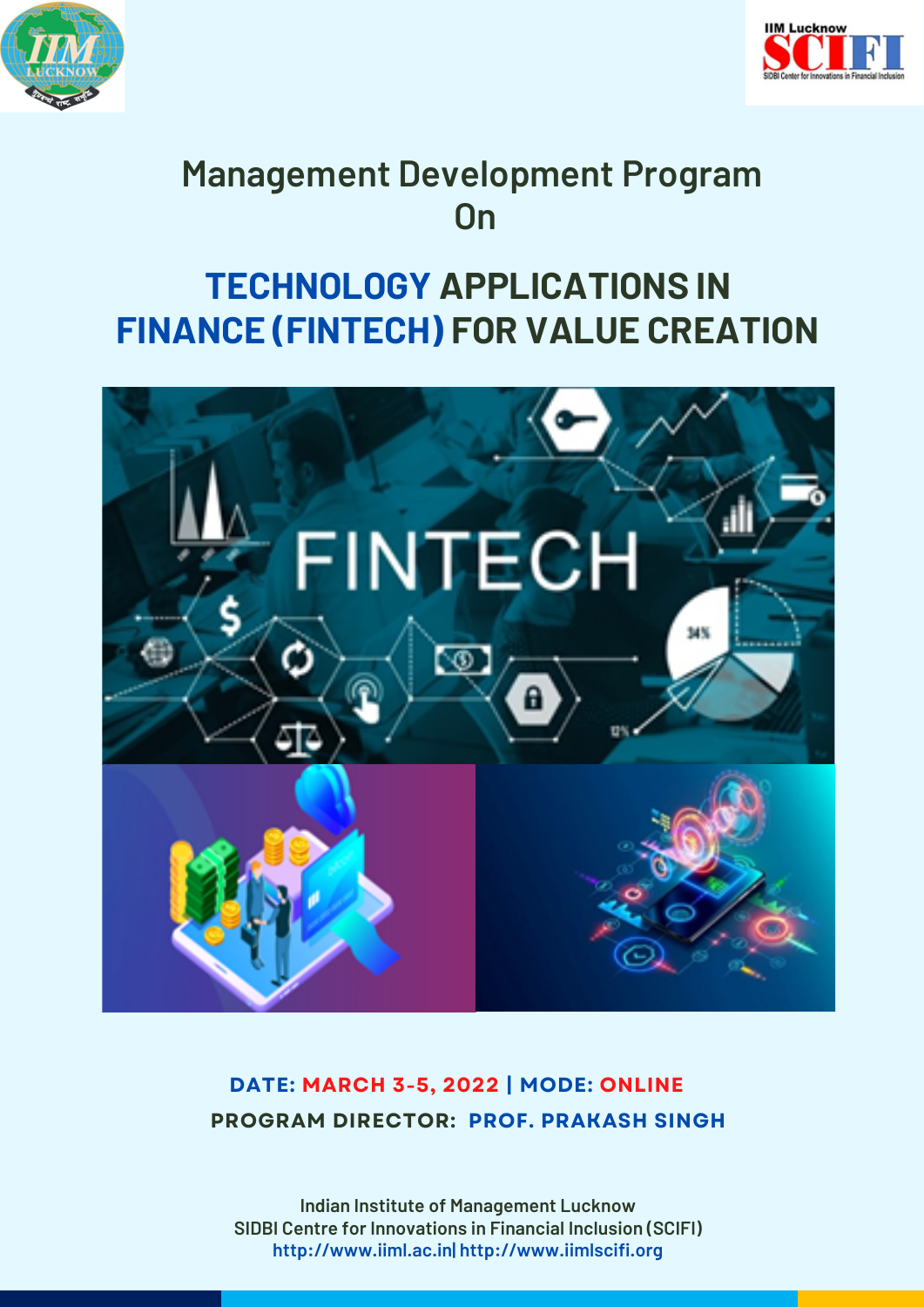# **Introduction**

- In today's Digital era, finance and technology have emerged as the two sides of the same coin. While inclusive access to financial services, riding on disruptive technology, is on an all-time high; risk management aimed at consumer protection and financial stability is emerging as an undisputed necessity.
- This Executive Programme in "Technology application in Finance function for Value Creation" from IIM Lucknow, provides an overview and working knowledge of technology led disruptions in Financial services industry and long-term value creation in the light of these digital disruptions and new regulations.
- This programme will be delivered via interactive offline sessions and the industry-relevant programme curriculum which will benefit professionals in banking, fintech and NBFCs as well as IT professionals working on FinTech/ Blockchain projects



**Demand for virtual cards has shot up by 600% amidst the COVID-19 crisis. (NASSCOM, 2020)**



**As of March 2020, India accounted for the highest fintech adoption rate at 87%. (Research And Markets Report, 2020)**



**Need for fintech professionals will increase by 42% by the end of 2020. (The Economic Times, 2020)**

## **Objective**

The executive program has been designed for FinTech startups (engaged in Financial services) to strengthen their understating on the digital transformation taking place in the financial sector. The 3-day course would address:

- Emerging Technology in Finance
- Understanding the frameworks, challenges and the opportunities FinTech startups
- Data Driven Financial Analytics in Risk Management
- Applications of ML & AI in Finance Function

#### **Content**

- Overview of Financial Services Industry Global and Indian/ Understanding Basic
- Emerging Technology in Finance
- Foundations of FinTech and Associated Risks
- Application of FinTech in Financial Institutions
- Data Driven Financial Analytics in Risk Management and Fraud detections: Applications of ML & AI in FinTech
- Cyber Security and Financial Issues in FinTech: Navigating the Risks
- FinTech and MSME lending landscape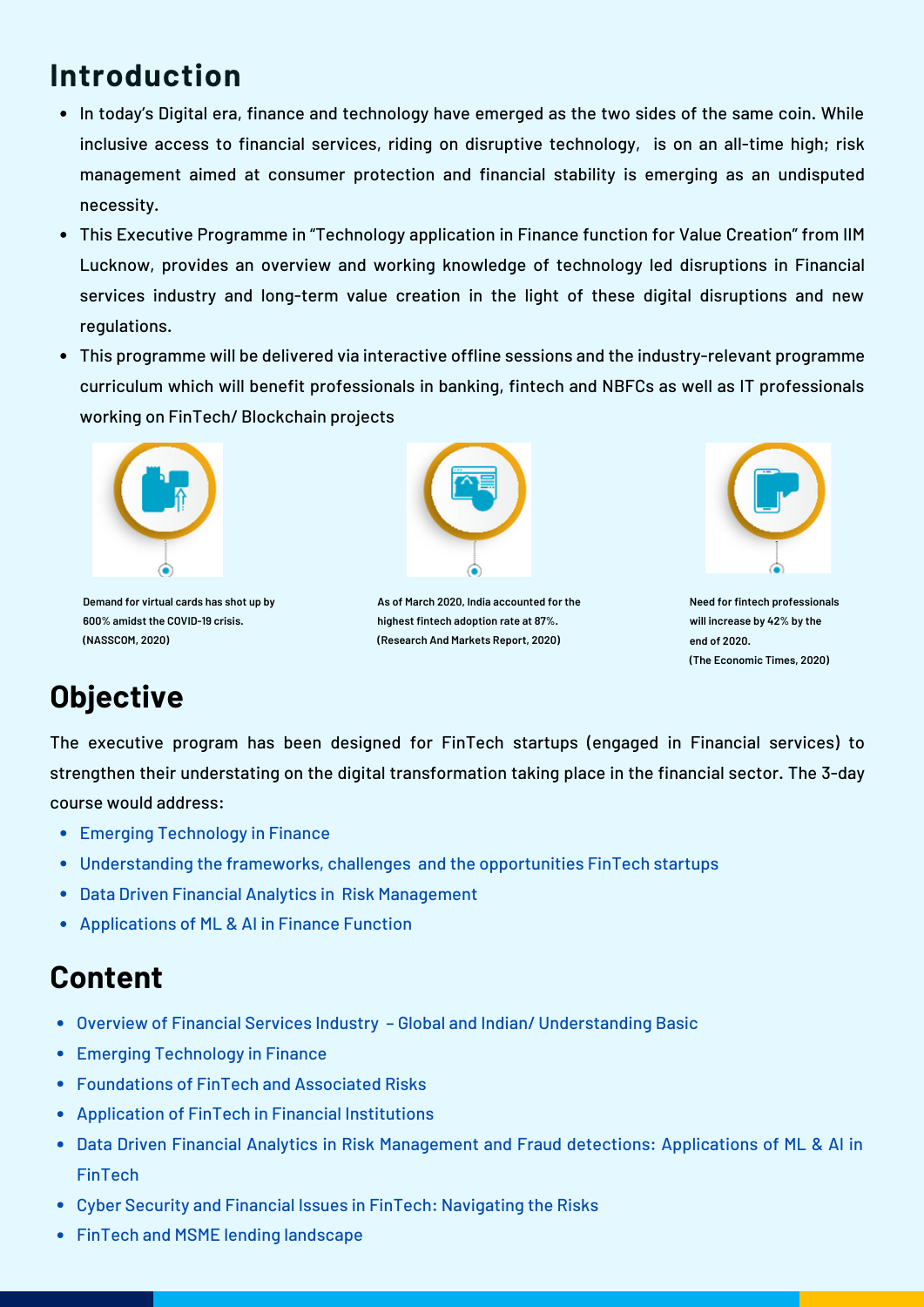## **Duration**

## **Methodology**

*Three Days (March 3-5, 2022)*

#### Lecture presentations

- Experimental learning using case studies
- Small group exercises and presentation by participants

## **Participants**

The program has been especially designed for founders/ co-founders of startups in the FINTECH space (from ideation to scaling up stage), whose startups (ideas) are focusing on application of Technology to optimize a specific Finance function or using Data analytics in Finance to improve decision making.

## **Registration**

**The online registration form (https://tinyurl.com/3bphtsce) duly filled in should reach us at latest by February 20, 2022 (Sunday) by 23:59 IST. A confirmation of nomination/email will be sent to nominees after the due date.**

#### **Date, Venue, and Accommodation**

**The programme is scheduled for three days during March 03-05, 2022. Due to surge of Covid19 cases across country, program sessions will be conducted online mode (through zoom platform).**

#### **Programme Fee**

**There is no participation fee as the entire program fee of Rs. 30,000/- per participant will be paid by IIML-SIDBI Centre for Innovations in Financial Inclusion (SCIFI).**

#### **Certificate Of Participation**

*The Institute issues a Certificate of participation on conclusion of the programme.*

#### **About Programme Director**

**Prof. Prakash Singh is a B.E. in Mechanical Engineering from HBTI, Kanpur, an MBA from Lucknow University and holds a PhD from BITS, Pilani. His research interests include Performance and Regulation of Banks, Risk Management in Financial Institutions, Microfinance, and Valuation of Startups. His research contributions have been published in various peer-reviewed journals. He also** serves as an Independent Director on the Board of NBFC-MFIs as well as on the advisory board of UP **Power Corporation, PICUP, SIDBI and LMA among other organisations. He is also the Faculty Convener at SCIFI, an IIM Lucknow - SIDBI sponsored incubation centre promoting start-ups in the space of FinTech. He can be reached at p\_singh@iiml.ac.in**